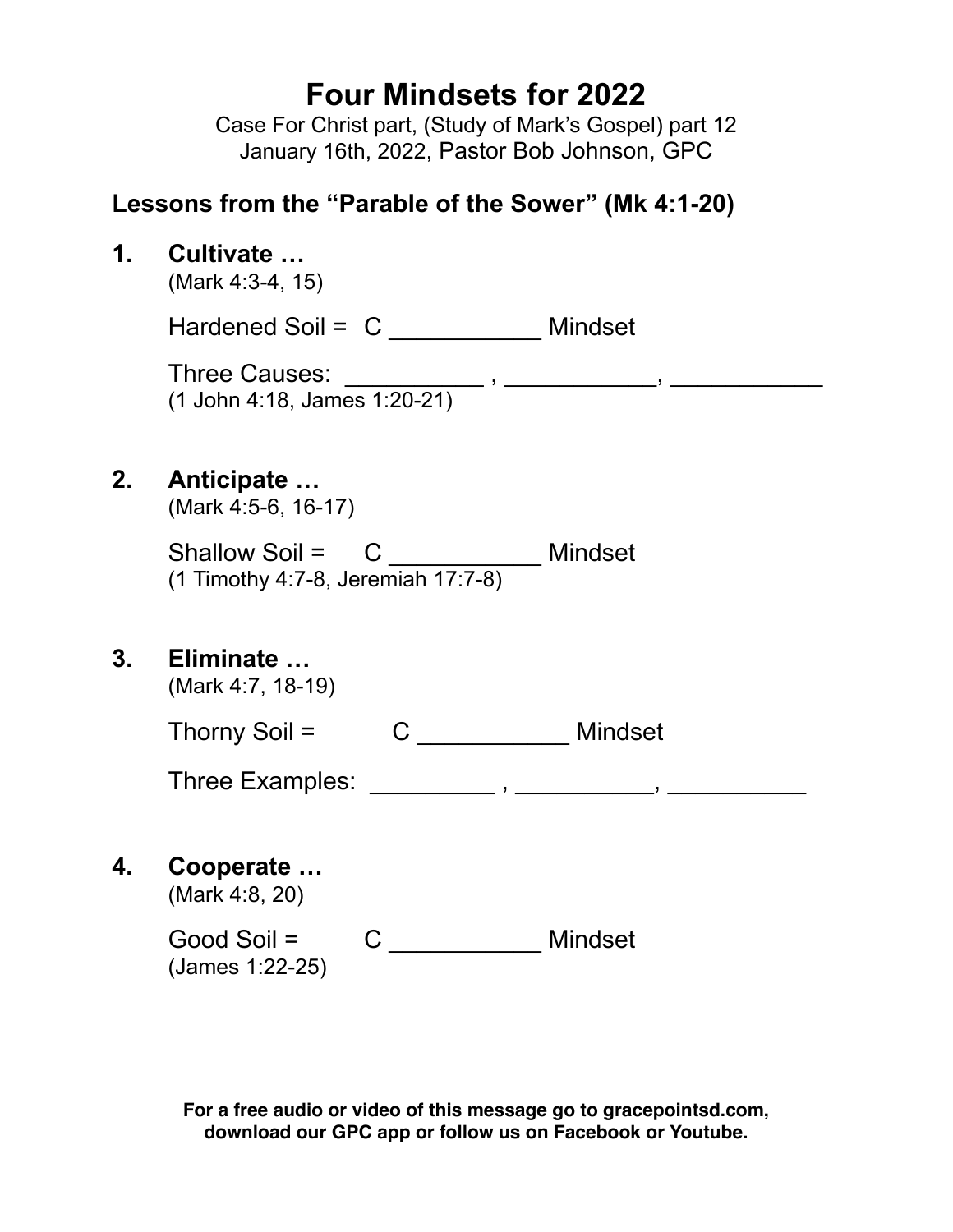## **This Week's Discussion Guide**

Welcome to our first week of our 12 week study and discussion based on our current Sunday series at GPC called, "Case For Christ".

In this series, we are slowly unpacking the Gospel of Mark. Each week we will read and reflect on a passage from Mark's gospel and discuss ways we can apply what we reflect on to our daily lives.

It is our prayer at GPC for our Sundays and small groups to provide the encouragement we all need to support each other as we desire to grow closer to God and build friendships as part of our vision at GPC to raise up committed Christ followers in a healthy church community.

### **Getting Started:**

Each week, we typically start out with a general fun question to get us warmed up :).

Last Sunday, we read about 'The Parable of the Sower' in Mark 4:1-20.

We read how the sower scattered seeds and how the seeds fell on four different types of ground.

Speaking of scattering (throwing) and growing things … what memories do you have growing things … or throwing things? What was something you enjoyed growing? What did you learn as you figured out what to do or not do?

Regarding throwing things, did you every play sports where you threw something? If so, what was one of your favorite memories? If not sports, what do you remember throwing that either was a good memory … or not so good?

Looking back on last year, what was one of the positive memories you have that you enjoy thinking back on?

If you don't want to think back that far :), as 2021 has wrapped up and 2022 has begun, what has encouraged you (big or small) that we can rejoice with you over?

As Christ followers, we are encouraged to maintain receptive hearts to what God says in the Bible. However, there are times when we don't follow God's promptings.

Can you think of any reasons why a person (other than yourself) hesitates or ignores what they know God wants them to do?

Which of these reasons do you struggle with the most?

We heard about four different types of soil on Sunday. Can you think of a time in your spiritual journey when your life was characterized more by one of the first three soils than the last one?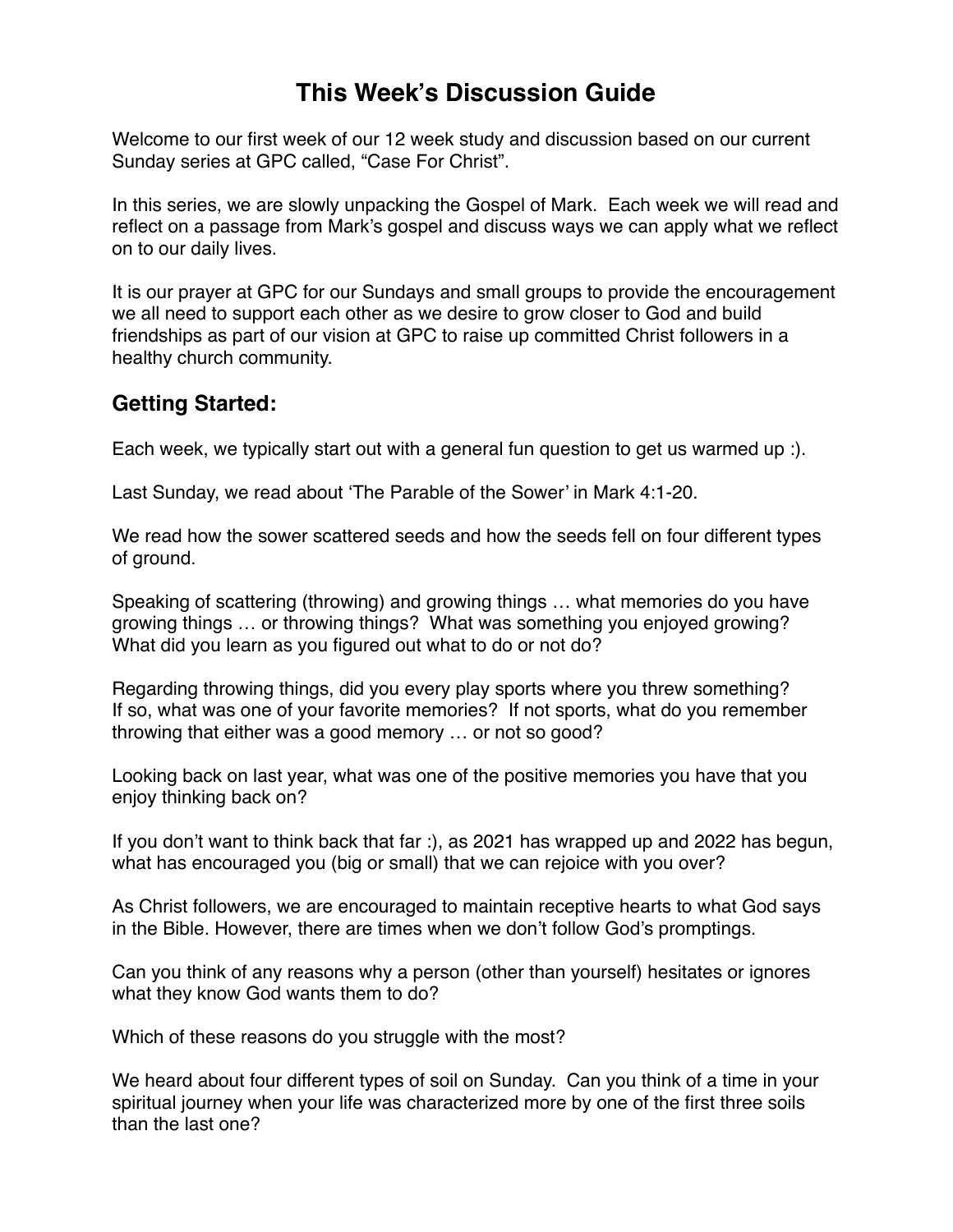### **Reviewing and Reflecting on the Passage:**

Let's read the passage from last Sunday. (Mark 4:1-9, 14-20)

After reading this passage and looking back on your notes from Sunday, was there a particular thought, verse or comment that caught your attention, challenged you or raised a question for you?

#### **Digging Deeper:**

1. The parable of the sower is about our responsiveness to God's Word. The following passages all deal with the positive impact the Bible can have in our lives when we we are responsive to it.

What benefits are described in these passages as we trust God's Word and apply what it says to our lives?

Psalm 19:7-14

Psalm 1:1-3

2 Timothy 3:14-17

Have you experienced any of these benefits in your life? If so how and when?

Which of these benefits could you use the most right now?

2. While we can influence other people, we were reminded on Sunday that we have no control over the type of soil they choose to be.

In the following verses, what actions do you find that help us influence people in a positive way?

1 Peter 2:11-17

Mark 2:15-17

1 Thessalonians 4:11-12

2 Timothy 2:24-26

Given your current situation, which of these actions is most challenging for you to do?